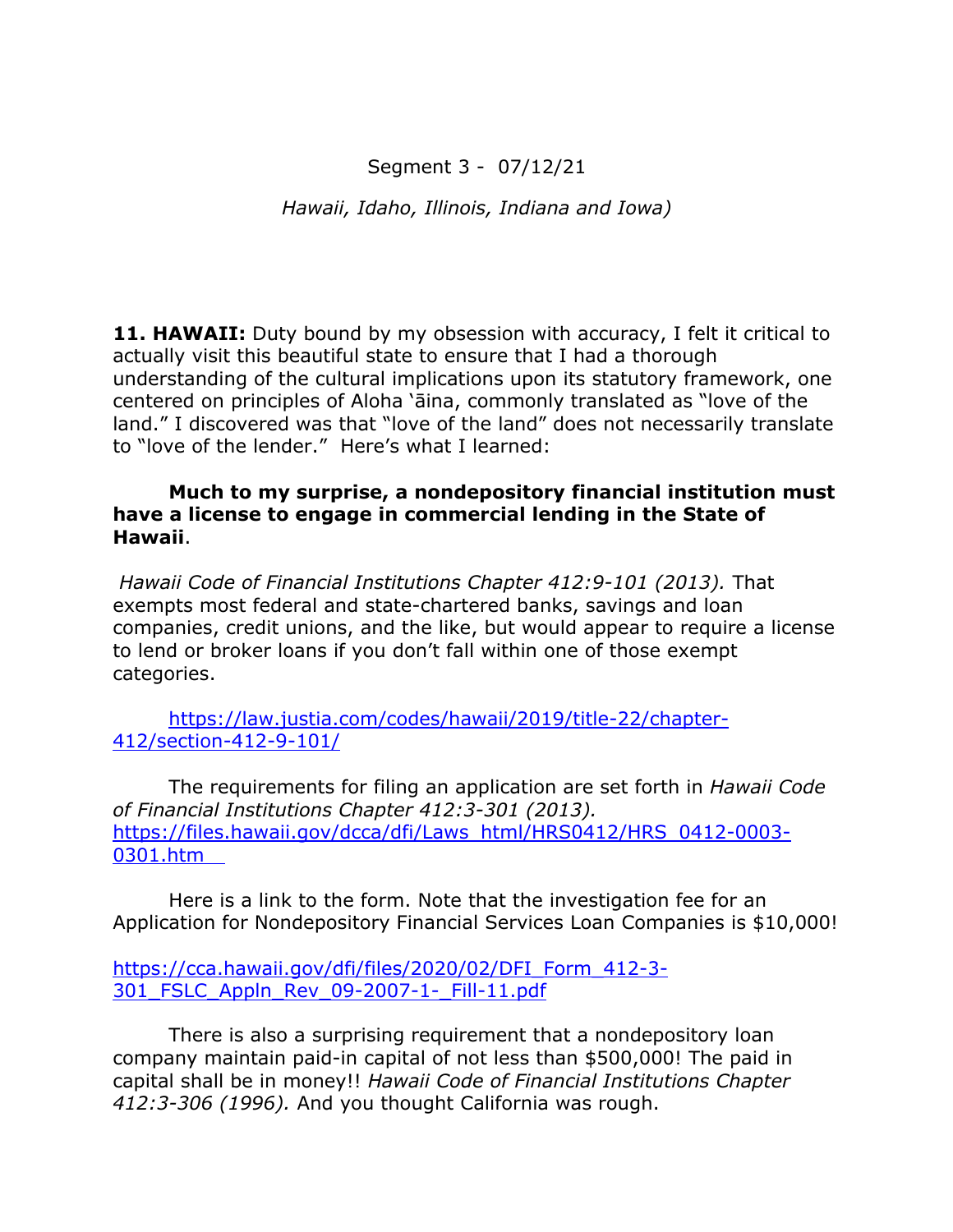https://law.justia.com/codes/hawaii/2019/title-22/chapter-412/section-412-3-306/

Finally, a person who commits a violation of the rules governing nondepository lenders may be subjected to serious penalties of up to \$100,000 a day.

### https://law.justia.com/codes/hawaii/2019/title-22/chapter-412/section-412-2-609-5/

For a state known for its laid-back people and welcoming climate, these are certainly not welcome laws for lenders. In fact, I was somewhat shocked to find these laws, after quite a time-consuming search through the Hawaii statutes. Perhaps that is why there are so few Nondepository lenders in Hawaii. If anyone has any information that is contrary to my interpretation of those statutes, please let me know so I can revisit the issue. And Hawaii. In the meantime, we will move to the next state.

**12. IDAHO:** Commercial lenders and brokers do not need a license. Consumer lenders, including certain mortgage brokers, are governed by the Idaho Credit Code, which requires a "Regulated Lender License". Payday lenders need a special "Payday Lender License", though this type of loan is not illegal, although they are in many states (27 at last count).

https://www.csbs.org/sites/default/files/2020-02/Idaho%20Final.pdf

Loan brokers may not, directly or indirectly, receive a fee or any other compensation until a loan is made or a written commitment to loan or extend credit is made by an exempt person or entity. *Idaho Title 26, Chapter 25, §26-2503 (1992).* Violation of this law is a felony! *Idaho Title 26, Chapter 25, §26-2506 (1981).*

https://legislature.idaho.gov/wpcontent/uploads/statutesrules/idstat/Title26/T26CH25.pdf

My advices, if you want to help the Idaho economy, don't take advance fees until you have a written commitment. Instead, just buy their wonderful potatoes.

**13. ILLINOIS:** Consumer lenders need to be licensed under the *Consumer Installment Loan Act 205 ILCS 670*. The Act does not apply to business loans. *205 ILCS 670/21.*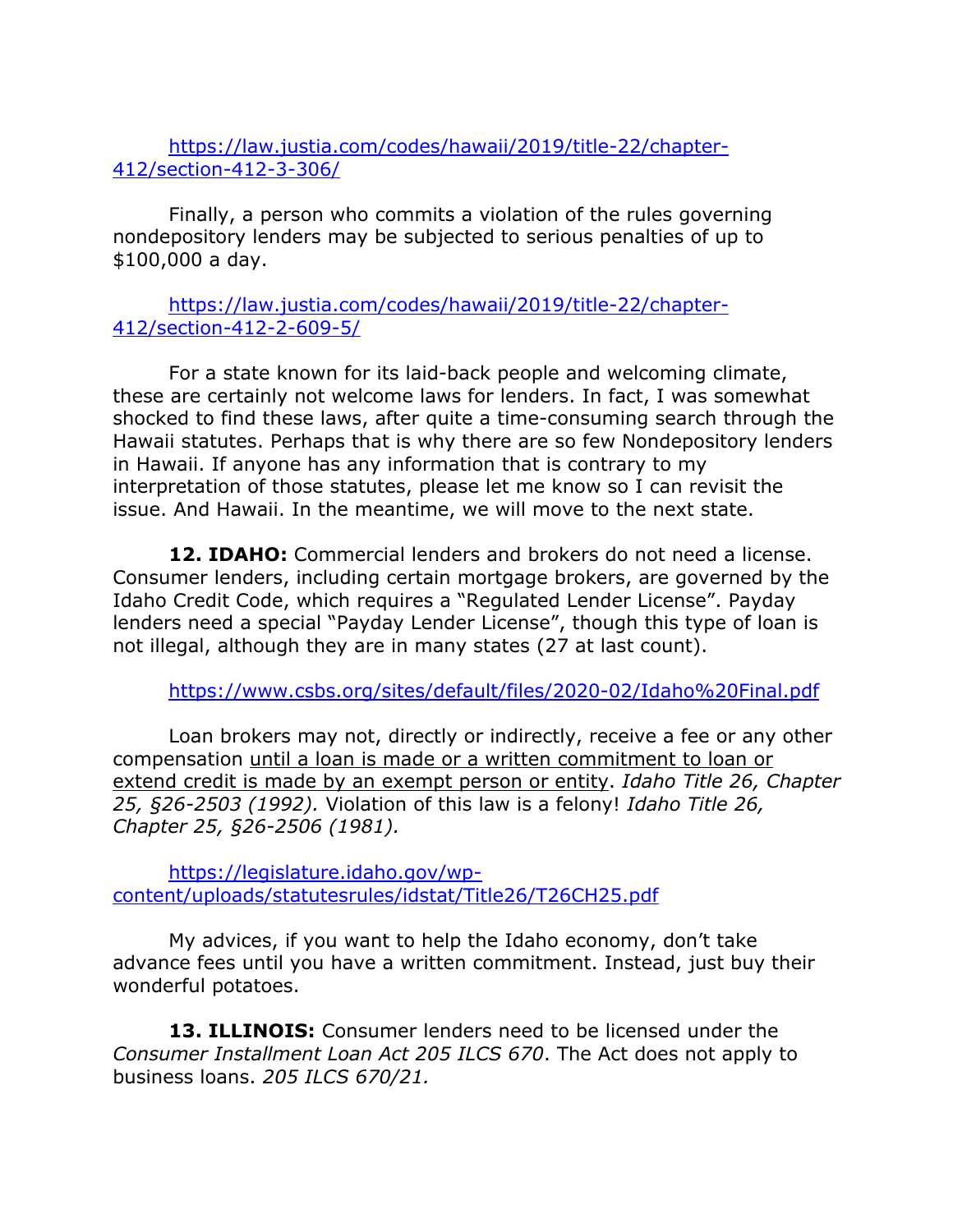As a general rule, loan brokers do need to be licensed. *Illinois Loan Brokers Act of 1995 ILCS 175. (1996)*. There is an exemption, however, for "any person whose fee is wholly contingent on the successful procurement of a loan from a third party and to whom no fee, other than a *bona fide* thirdparty fee, is paid before the procurement." *ILCS 175/15-80(a)(5) (2017).*

"*Bona fide* third-party fee" includes fees for credit reports, appraisals and investigations and, if the loan is to be secured by real property, title examinations, an abstract of title, title insurance, a property survey and similar purposes. *ILCS 175/15-80(b) (2017).* If you do qualify for this exemption, you will want to make sure you conform to the statutory guidelines as the penalties for failing to do so can be steep (up to \$10,000 for each violation). *ILCS 175/15-55 (1997).* In addition, willful violation of these laws is a Class 4 felony. *ILCS 175/15-65 (1996).*

#### *ILLINOIS LOAN BROKERS ACT OF 1995:*

https://ilga.gov/legislation/ilcs/ilcs5.asp?ActID=2319&ChapterID=67

14. **INDIANA:** Consumer lenders need to be licensed under the Uniform Indiana Consumer Credit Code. *IUCCC, Ind. Code. §24-4.5-2-201 2017).* Indiana may indeed want you, but you can't go back there if you make an unsupervised consumer loan under \$50,000 with an interest rate that exceeds 21% (apologies to R. Dean Taylor), since a person who charges excessive interest is guilty of a misdemeanor. That's not how you want to be wanted!

**15. IOWA:** Under the *Iowa Regulated Loan Act*, registration is required of any company or sole proprietorship that makes "supervised loans" to Iowa residents. *Iowa Code Chapter 536.1 (2014)* Companies making, servicing or brokering business purpose loans, or companies that are "supervised financial organizations" do not need to register. *Iowa Code Chapter 537.1301 (2021).*

"Supervised loans" are consumer loans in which the interest rate is calculated according to a fairly complex actuarial method. It would be impossible to dig any deeper into the statute in this article, but here it is for your reading pleasure.

*IOWA MONEY AND INTEREST: Iowa Code Chapter 535* https://www.legis.iowa.gov/docs/code//535.pdf

"Supervised financial organizations" are defined as "a person, other than an insurance company or other organization primarily engaged in an insurance business . . . or pursuant to the laws of any other state or of the